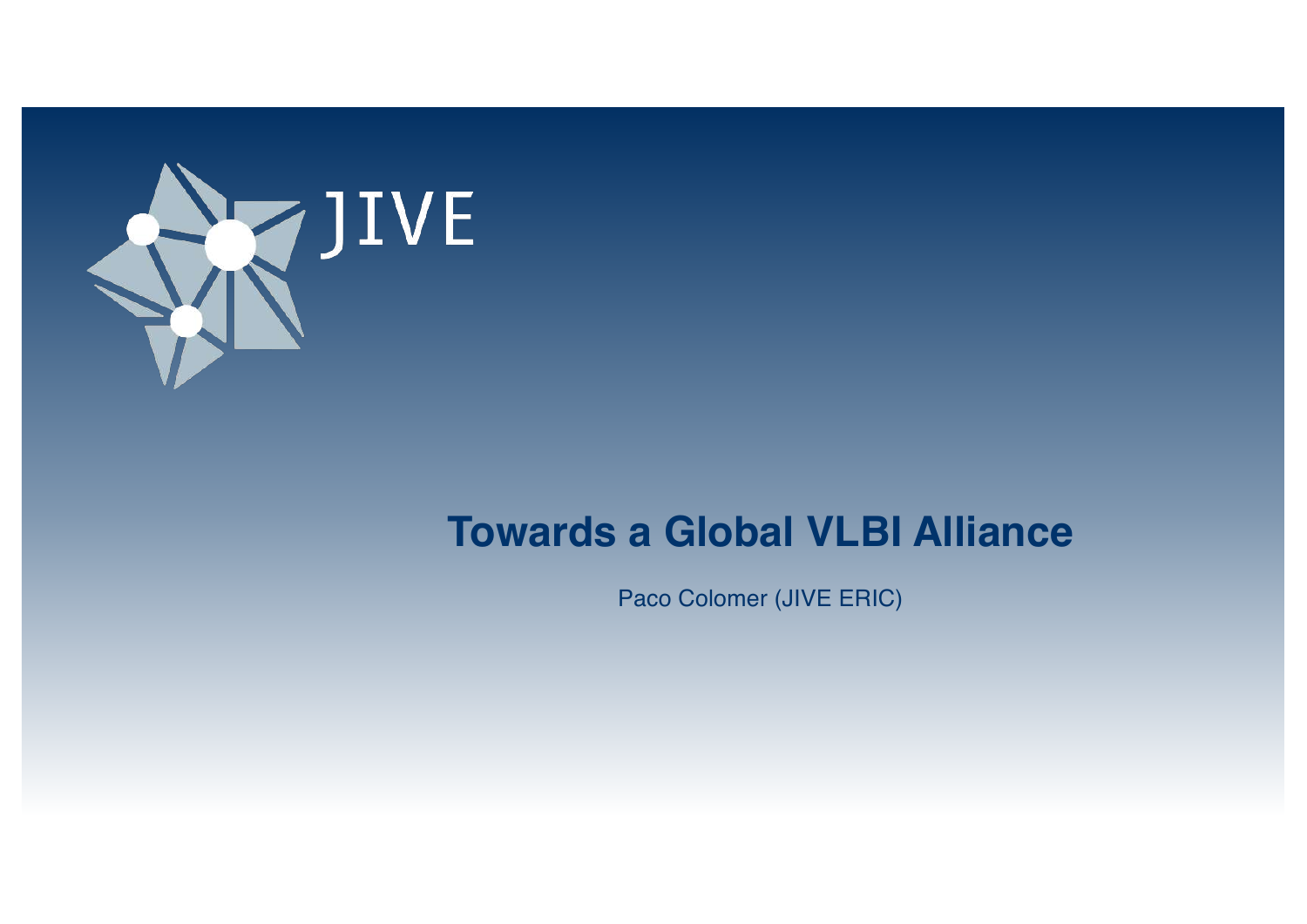## Why a Global VLBI Alliance?

- VLBI is a truly collaborative effort
- There are now several VLBI networks established and running
	- With their own characteristics, often offer *open skies*
	- Each is recognised under a unique brand: EVN, EAVN, VLBA, LBA, GMVA, LOFAR, EHT, IVS ...

IIVE

- Often, VLBI networks cooperate, also observe together
- Some radio telescopes belong to more than one VLBI network
	- E.g. Chinese telescopes in EVN and EAVN, Eb(+Ar) in EVN and HSA, etc.
	- Also applicable to new instruments (e.g. Thailand 40m)
- It is found convenient to have a permanent forum
	- where the network representatives can meet
	- where the VLBI users can discuss and present their current issues and future needs
	- also as point of contact for collaboration with third-party instruments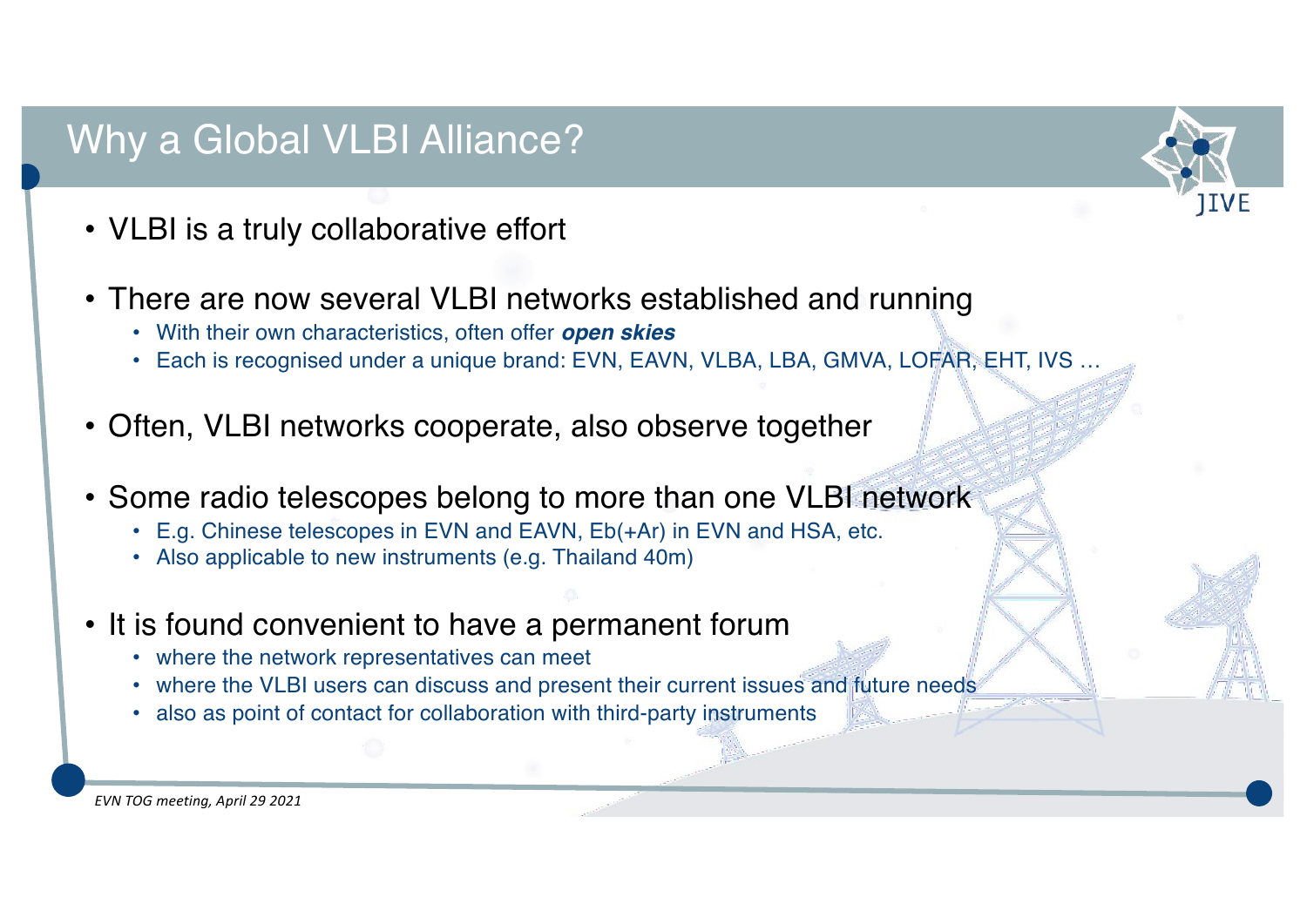# Why a Global VLBI Alliance? (II)



- To **share information** in a timely and structured way between VLBI networks
	- Strategic developments (also to exploit *complementarity*)
	- Science vision
	- Technology paths
	- Proposal types, deadlines and evaluation
	- Logistics
	- Scheduling
	- And keep inventory of the developments
- For (non-expert) users and other stakeholders to have a clear and **visible entry/contact point** to the VLBI facilities
	- GVA web
	- Extended user support (also among networks)
	- Support to new facilities and groups (e.g. in Africa-AVN, Latin America-IVIA)
	- Education and outreach of VLBI
- Also to **coordinate joint observations** (but not only)
	- In particular with third parties (multi-messenger, SKA-VLBI)

*EVN TOG meeting, April 29 2021*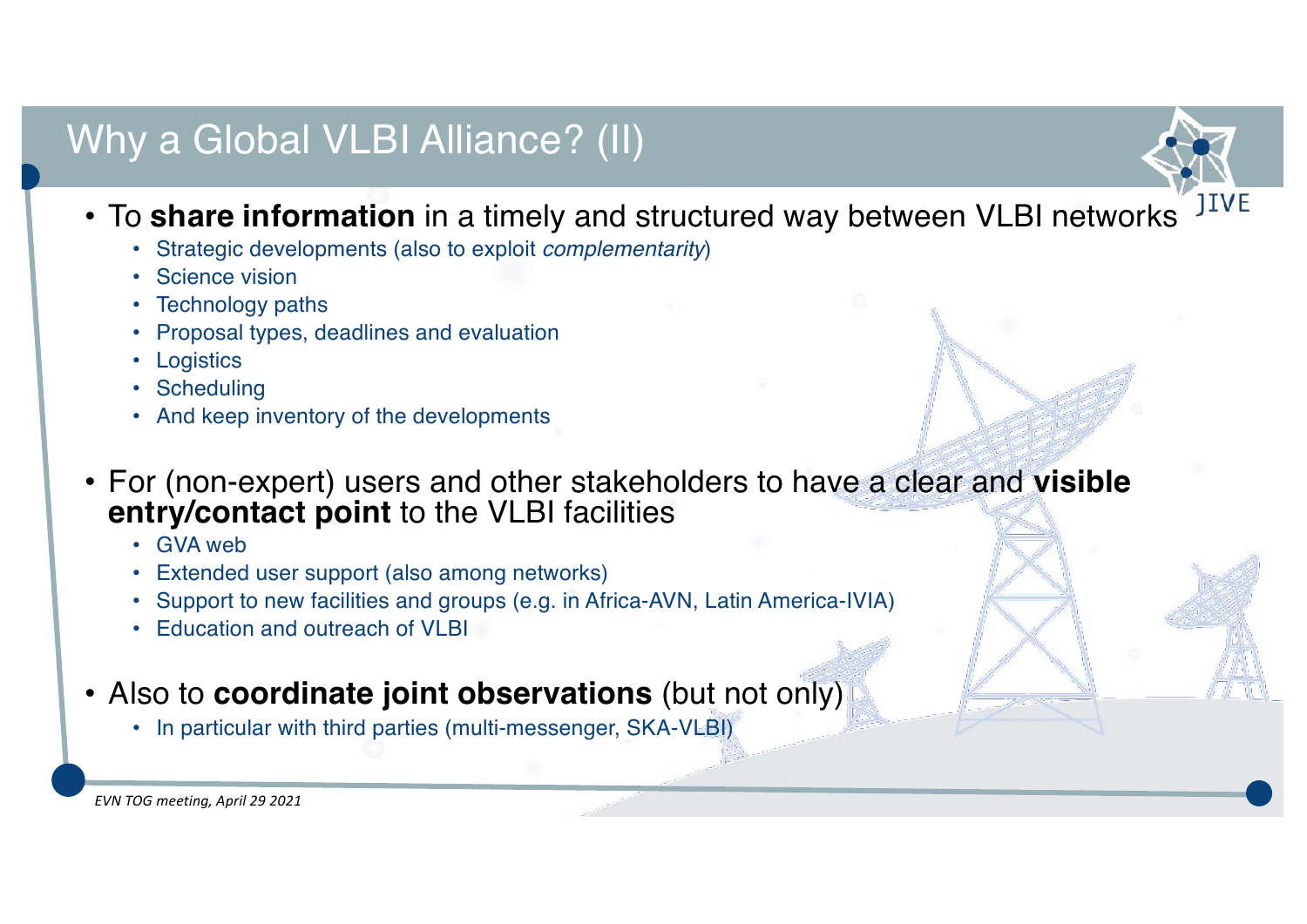## GVA participant networks

- Very Long Baseline Array (VLBA, USA)
- European VLBI Network (EVN/JIVE)
- East Asian VLBI Network (EAVN)
- Long Baseline Array (LBA, Australia)
- Global mm-VLBI Array (GMVA) observer









**JIVE** 

*EVN TOG meeting, April 29 2021*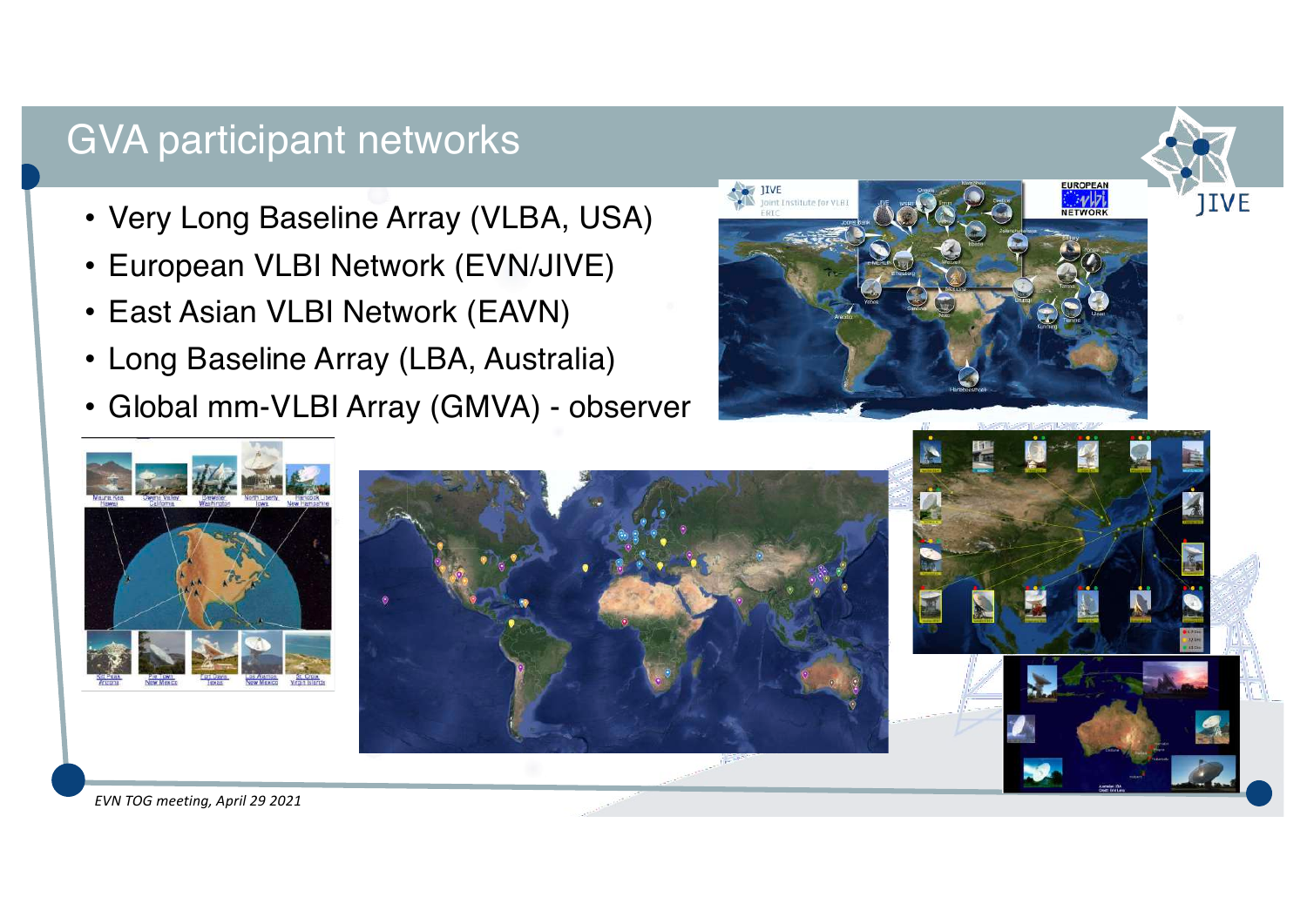## How to set a Global VLBI Alliance?

#### • GVA structure:

- GVA Director´s Forum (GVAD): VLBI network directors or representatives, to discuss any aspect of the global cooperation. By invitation.
- Science Forum (GVAS): evaluates and fosters the unique and complementary contribution of VLBI to astrophysical research. Members are active scientists, not necessarily linked to any of the VI BI networks in the GVA
- **Technical R&D Forum (GVAT): discusses opportunities and coordinates the development of new instrumentation or procedures, incorporating the global context.**
- Operations and Logistics Team (GVAO): facilitates and coordinates observations scheduled with several VLBI networks, or with participation of third-party instruments (e.g. multiwavelength/multimessenger). By invitation.
- Communication and outreach Team (GVAC): coordinates activities and tools to increase the scientific and societal impact of VLBI. By invitation.
- The GVAS, GVAT, GVAO and GVAC, all report to the GVAD.



1IVE